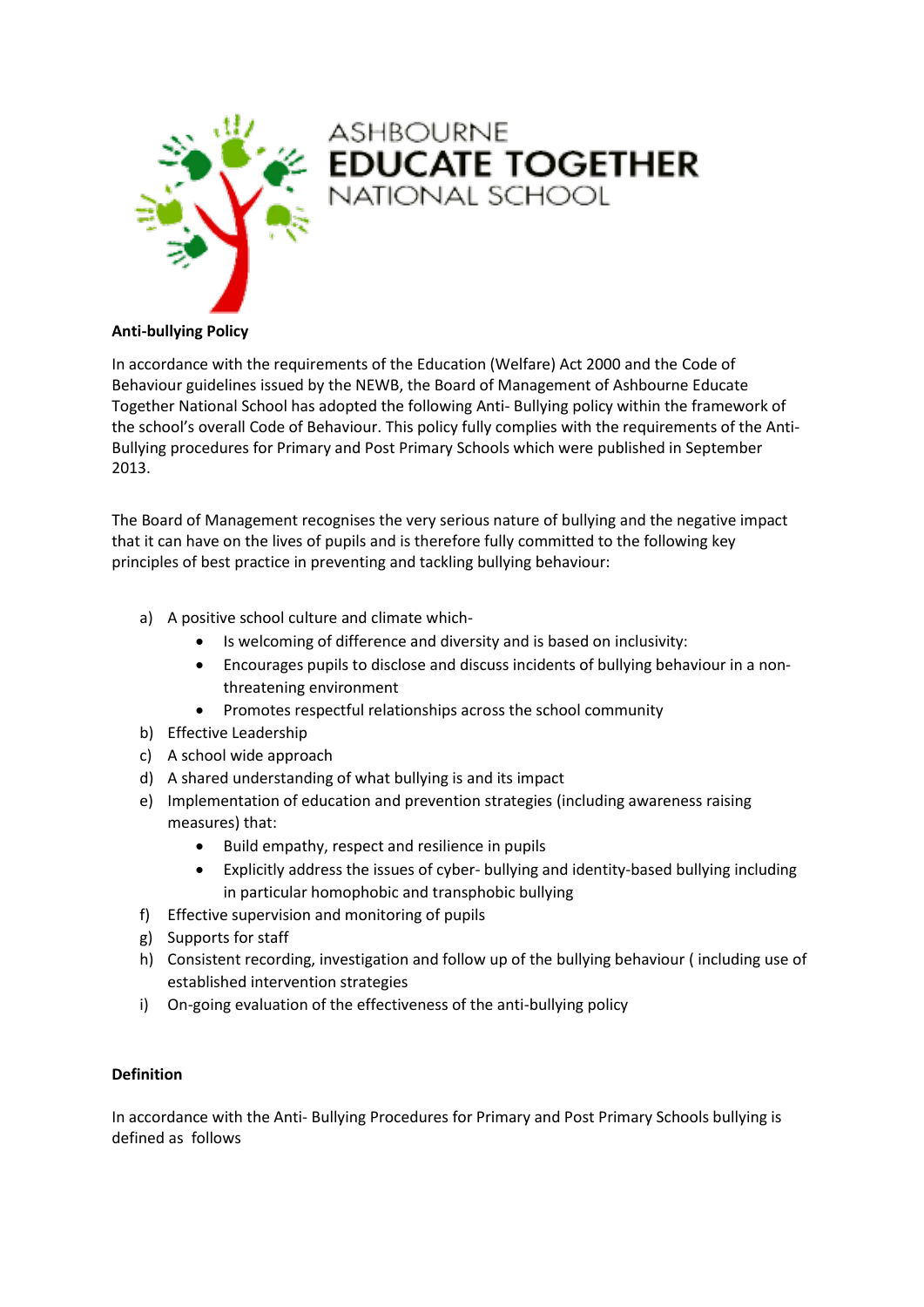Bullying is unwanted negative behaviour, verbal, psychological or physical conducted, by an individual or group against another person (or persons) and which is repeated over time.

The following types of bullying behaviour are included in the definition of bullying:

Physical aggression; Intimidation; Deliberate exclusion / isolation, malicious gossip and other forms of relational bullying; Name calling; Damage to property; Cyber-bullying; Extortion; Identity-based bullying such as homophobic bullying, racist bullying, bullying based on a person's membership of the Traveller community and bullying of those with disabilities or special educational needs.

Isolated or once-off incidents of intentional negative behaviour, including a once-off offensive or hurtful text message or other private messaging, do not fall within the definition of bullying and should be dealt with, as appropriate, in accordance with the school's code of behaviour.

However, in the context of this policy, placing a once-off offensive or hurtful public message, image or statement on a social network site or other public forum where that message, image or statement can be viewed and/or repeated by other people will be regarded as bullying behaviour.

**Negative behaviour that does not meet this definition of bullying will be dealt with in accordance with the school's code of behaviour.** An issue dealt with and resolved under the code of behaviour is considered resolved and parties are encouraged to move past the incident positively.

# **Education and Prevention Strategies**

The education and prevention strategies (including strategies specifically aimed at cyber-bullying, homophobic and transphobic bullying) that will be used by the school are as follows:

- The Stay Safe Programme will be taught from Junior Infants to Sixth Class. Time will be devoted to discussion on bullying at each class level- in an age-appropriate way. Teachers will place great emphasis on re-affirming the children's sense of self-esteem.
- Our Learn Together Programme celebrates diversity and promotes inclusivity, Children will learn about human rights from Junior Infants to Sixth Class. These lessons are used to promote self-esteem/confidence, to teach the children between right and wrong and to celebrate difference.
- Children will be informed of our anti bullying policy. Children will be encouraged and helped to say No to bullying behaviour and to report experiences of bullying. Children will be taught there is a big difference between telling tales and asking for help.
- Every February we will hold a Friendship Week/Anti- Bullying Week. All classes from Junior Infants to Sixth Class will learn about bullying and what they should do if they are being bullied or if they know that someone else is being bullied. During Anti Bullying Week the topics of Cyber Bullying and homophobic bullying will be taught formally in 5<sup>th</sup> & 6th Classes.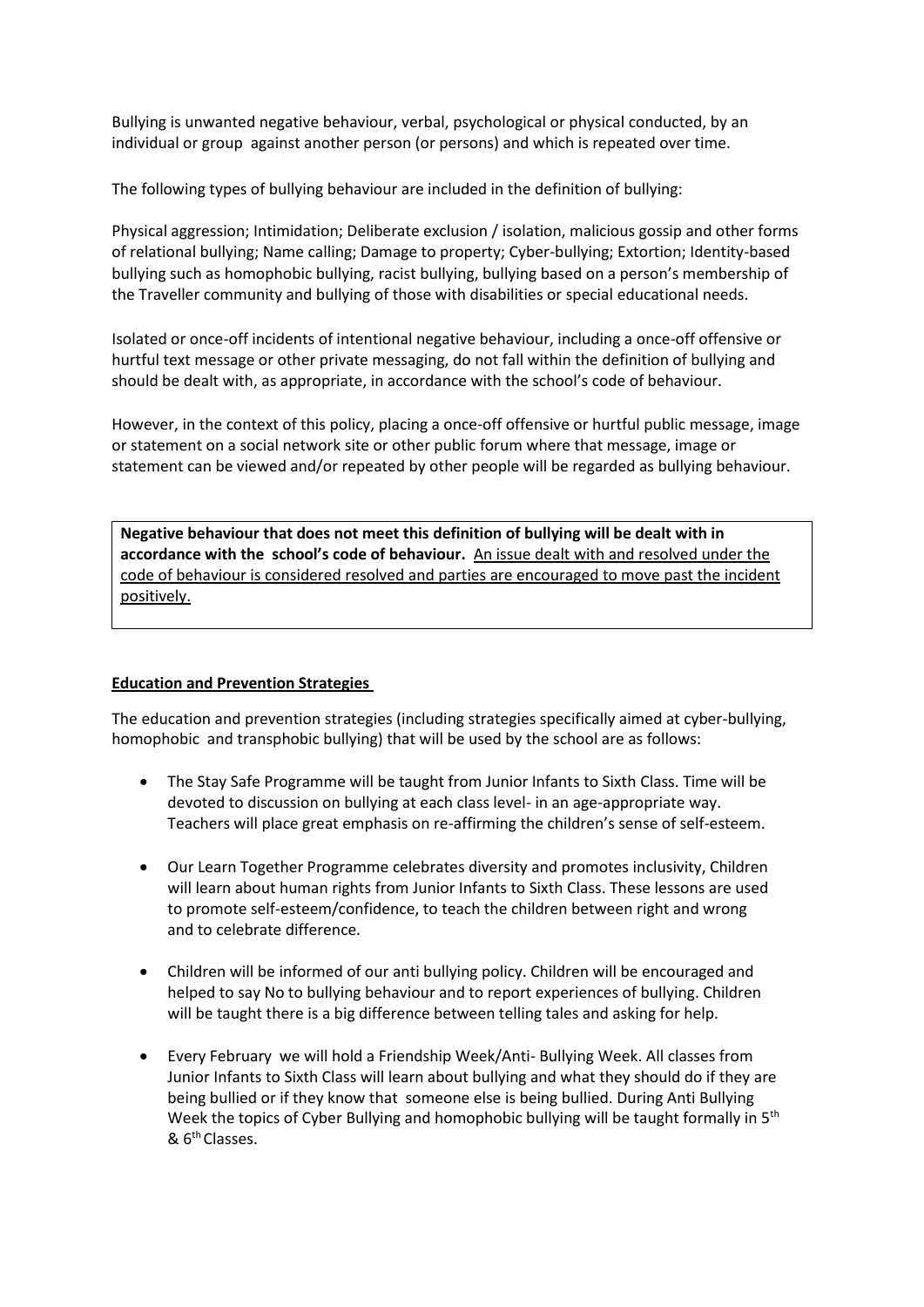- Human Rights Month will take place in the school every year. Each year Children from  $3<sup>rd</sup>$ to 6<sup>th</sup> Class will explore the Equal Status Act and the nine grounds on which discrimination is prohibited in Ireland.
- Children from 3<sup>rd</sup> to 6<sup>th</sup> Class will take part in the schools Anti Bullying Campaign. The school will use and adapt some of the lessons suggested by Sean Fallon's Anti Bullying Campaign. We will adapt these lessons based on the needs of our school at that time.
- **SPHE lessons in 5<sup>th</sup> & 6<sup>th</sup> Class will teach the children about staying safe on the internet,** the children will be taught about how to behave correctly on line in a manner that keeps both themselves and other people safe.

#### **Investigation & Recording**

The school's procedures for investigation, follow up and recording of bullying behaviour and the established intervention strategies used by the school for dealing with cases of bullying behaviour are as follows:

# **Investigation:**

The relevant teacher(s) for investigating and dealing with bullying is (are) as follows:

- All Class teachers
- Principal
- Any teacher may act as a relevant teacher if circumstances warrant it

A pupil, parent or teacher may bring a bullying concern to any teacher in the school. Individual teachers must take appropriate measures regarding reports of bullying behaviour in accordance with the school's anti-bullying policy.

Parents bringing an allegation of bullying on behalf of their child may be requested to do so in writing to the class teacher or school principal.

The class teacher will initially investigate incidents of bullying behaviour The class teacher is requested to inform the Principal of any investigations taking place. Please Note: Any teacher may act as a relevant teacher if circumstances warrant it.

Parents and pupils are required to co-operate with any investigation and assist the school in resolving any issues and restoring, as far as is practicable, the relationships of the parties involved as quickly as possible.

The primary aim for the relevant teacher investigating and dealing with bullying is to resolve any issues and to restore, as far as is practicable, the relationships of the parties involved (rather than to apportion blame) An issue once dealt with and resolved under the anti-bullying policy , is to be considered resolved and parties are encouraged to move past the incident positively.

In investigating and dealing with bullying, the teacher will exercise his/her professional judgement to determine whether bullying has occurred and how best the situation might be resolved. The relevant teacher will keep a written account of discussions with those involved and actions taken.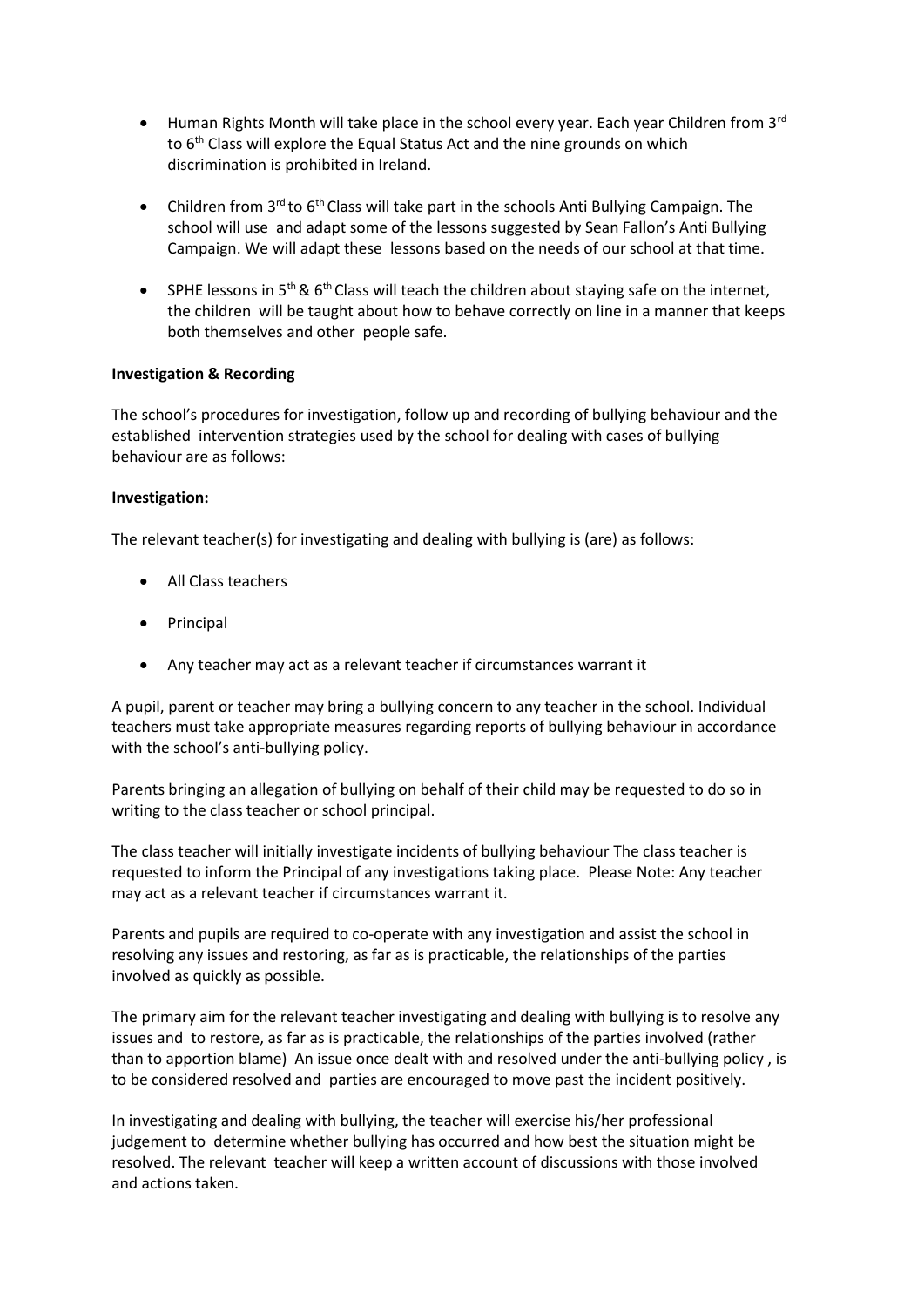All reports of bullying will be investigated and dealt with by the relevant class teacher. It should be made clear to all pupils that when they report incidents of bullying they are not considered to be telling tales but that they are behaving responsibly.

On being informed of an alleged incident of bullying, the teacher investigating it will first interview the alleged victim/s and discuss the feelings which the alleged victim/s experienced because of the bullying/alleged bullying behaviour. An interview will then take place with the alleged perpetrator/s. Members of a gang should be met individually and as a group.

All interviews will be conducted with sensitivity and with due regard to the rights of all pupils concerned.

Teachers will take a calm, unemotional problem solving approach when dealing with incidents of alleged bullying behaviour.

Questionnaire's may be used on a group of pupils or a class group to help with any bullying investigation. These class surveys may be used during the school year on a whole class basis as a form of monitoring and information gathering.

Those involved may be asked to give a written account of the incident. Pupils who are not directly involved can also provide useful information through written or verbal accounts and interviews.

Where possible incidents will be investigated outside the classroom situation to ensure the privacy of all involved.

Teachers should keep a written record of their discussions with those involved.

#### **Recording of bullying behaviour**

It is imperative that all recording of bullying incidents must be done in an objective and factual manner. The school's procedures for noting and reporting bullying behaviour are as follows:

#### **Informal: Pre-determination that bullying has occurred**

Where deemed appropriate:

- All staff must keep a written record of any incidents witnessed by them or notified to them which they deem as a serious type incident on **Appendix 1** – Recording Incident Sheet **.** All allegations of bullying should be recorded on this page.
- While all reports, including anonymous reports of bullying must be investigated and dealt with by the relevant teacher, the relevant teacher must keep a written record of the reports, the actions taken and any discussions with those involved regarding same.
- The relevant teacher must inform the principal of all incidents being investigated.
- In most cases the relevant teacher will usually be the class teacher.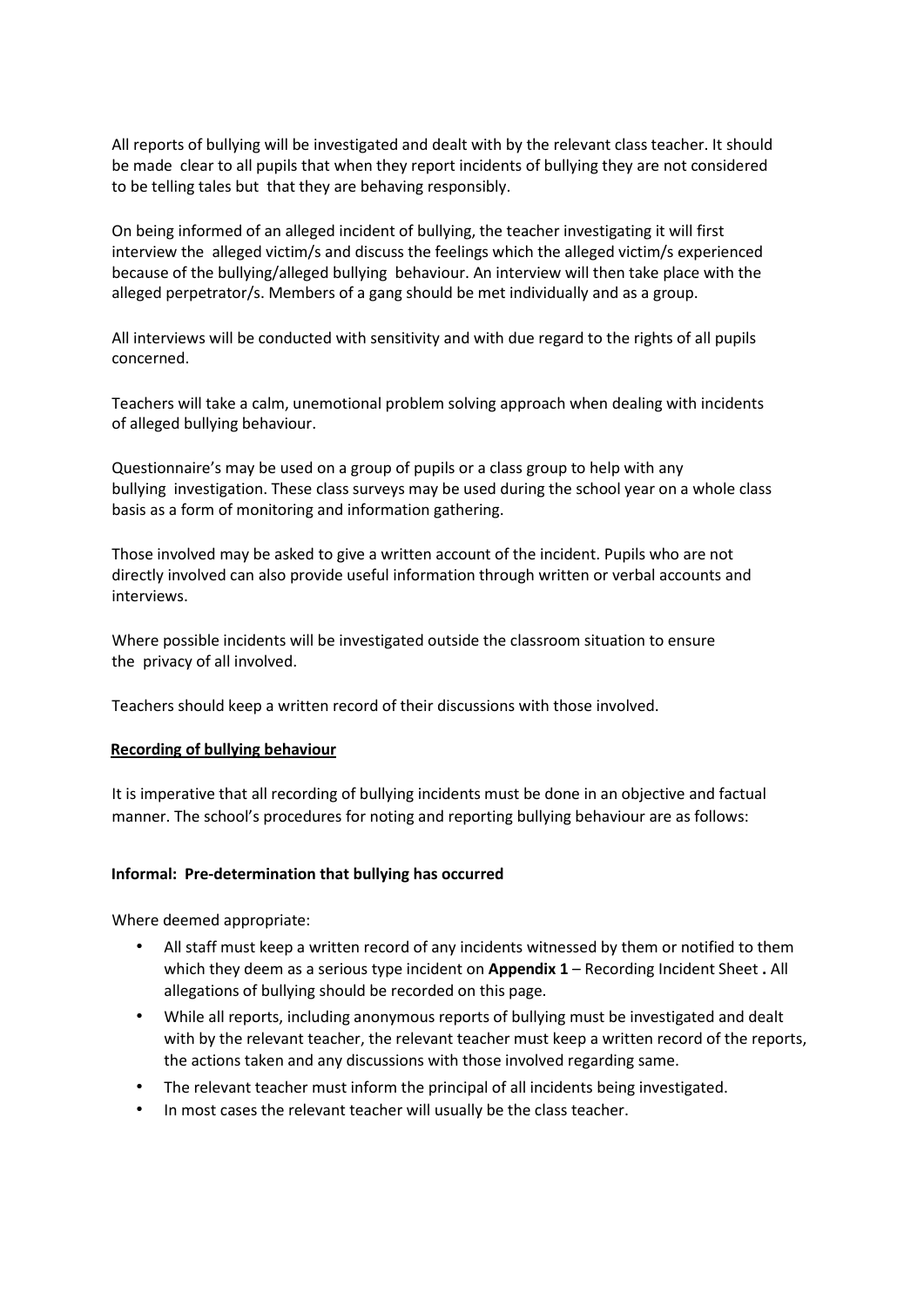# **Formal: Stage 1-Determination that bullying has occurred**

- If it is established by the relevant teacher that bullying has occurred, the relevant teacher must keep appropriate written records which will assist his/her efforts to resolve the issues and restore, as far as is practicable, the relationships of the parties involved.
- The relevant teacher will retain the written records until after the investigation when they will be passed on to the principal.

# **Formal: Stage 2-Recording Bullying Behaviour**

The relevant teacher will use the recording template at **Appendix 2** to record the bullying behaviour in the following circumstances:

a) in cases where he/she considers that the bullying behaviour has not been adequately and appropriately addressed within 20 school days after he/she has determined that bullying behaviour occurred.

b) in all cases where bullying behaviour has been reported, investigated, identified, and resolved. The relevant teacher will complete the formal recording template and provide this along with all relevant notes/records to the principal.

This template should be supported by other information gathering documents e.g. Incident reports, incident notebooks, emails, other written accounts.

In cases where it has been determined by the relevant teacher that bullying behaviour has occurred, the parent(s)/guardian(s) of the child being bullied should be contacted at an early stage to inform them of the matter and explain the actions being taken.

# **It must be made clear to all involved (each set of pupils and parents) that in any situation where disciplinary sanctions are required, this is a private matter between the pupil being disciplined, his/her parents and the school.**

The class teacher will continue to monitor the situation closely for at least 20 days and report findings to principal. Monitoring will continue as deemed necessary.

In determining whether a bullying case has been adequately and appropriately addressed the relevant teacher must as part of his/her professional judgement take the following factors into account:

- Whether the bullying behaviour has ceased
- Whether any issues between the parties have been resolved as far as is practicable
- Whether the relationships between the parties have been restored as far as is practicable
- Feedback received from parties involved, their parents or school Principal/Deputy Principal

Sanctions will be imposed at the discretion of the school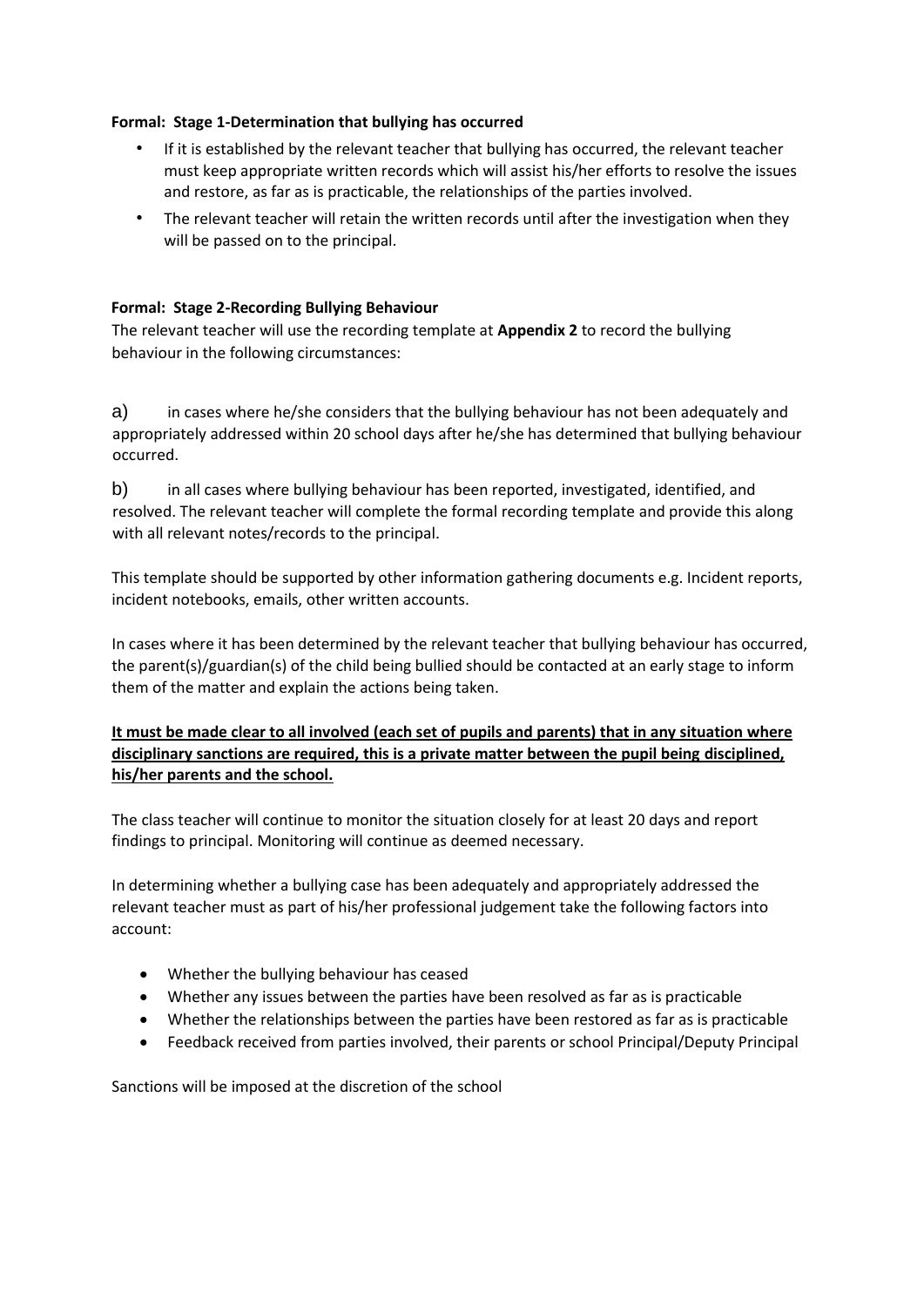#### **Sanctions may include: (not exhaustive)**

- ∙ Loss of yard time/exclusion from the yard
- ∙ Letters of apology
- ∙ Additional work
- ∙ Loss of golden time
- ∙ Exclusion from peers In class Suspension
- ∙ Referral to senior staff
- ∙ Withdrawal from representing school (playing sport, quiz teams etc)
- ∙ Withdrawal from class outings
- ∙ Parental supervision at yard time
- ∙ Parental supervision on the way to and from school

. Exclusion from school ( in compliance with the school Positive Behaviour Policy and the NEWB Guidelines for Schools)

#### **Follow Up**

Subsequent meetings will take place to ensure that there is no repeat of bullying behaviour and in order to monitor the situation as deemed necessary. Monitoring will continue for at least 20 days and as deemed necessary passed that.

The child will be praised for speaking out about the bullying situation.

Close communication between the child's home and school will form a vital part in the child's recovery from being bullied. Class teachers are asked to keep in regular contact with the child's family to ensure that problems have not persisted.

Children who have engaged in bullying behaviour also need support and close communication between home and school.

The Class teacher and the SET teacher, if allocated, will work together to ensure that the parties involved have the opportunity to communicate their feelings in school.

The class teacher and/or SET teacher will work on rebuilding the child's (both parties) self-esteem. This may take place in a class, small group or one to one setting.

A buddy system might be set up for the children if necessary.

#### **Where it has been determined that Bullying has not occurred**

If following a thorough investigation the teacher determines that bullying has not occurred he/she will refer the issue to the Principal/Deputy Principal for a second opinion.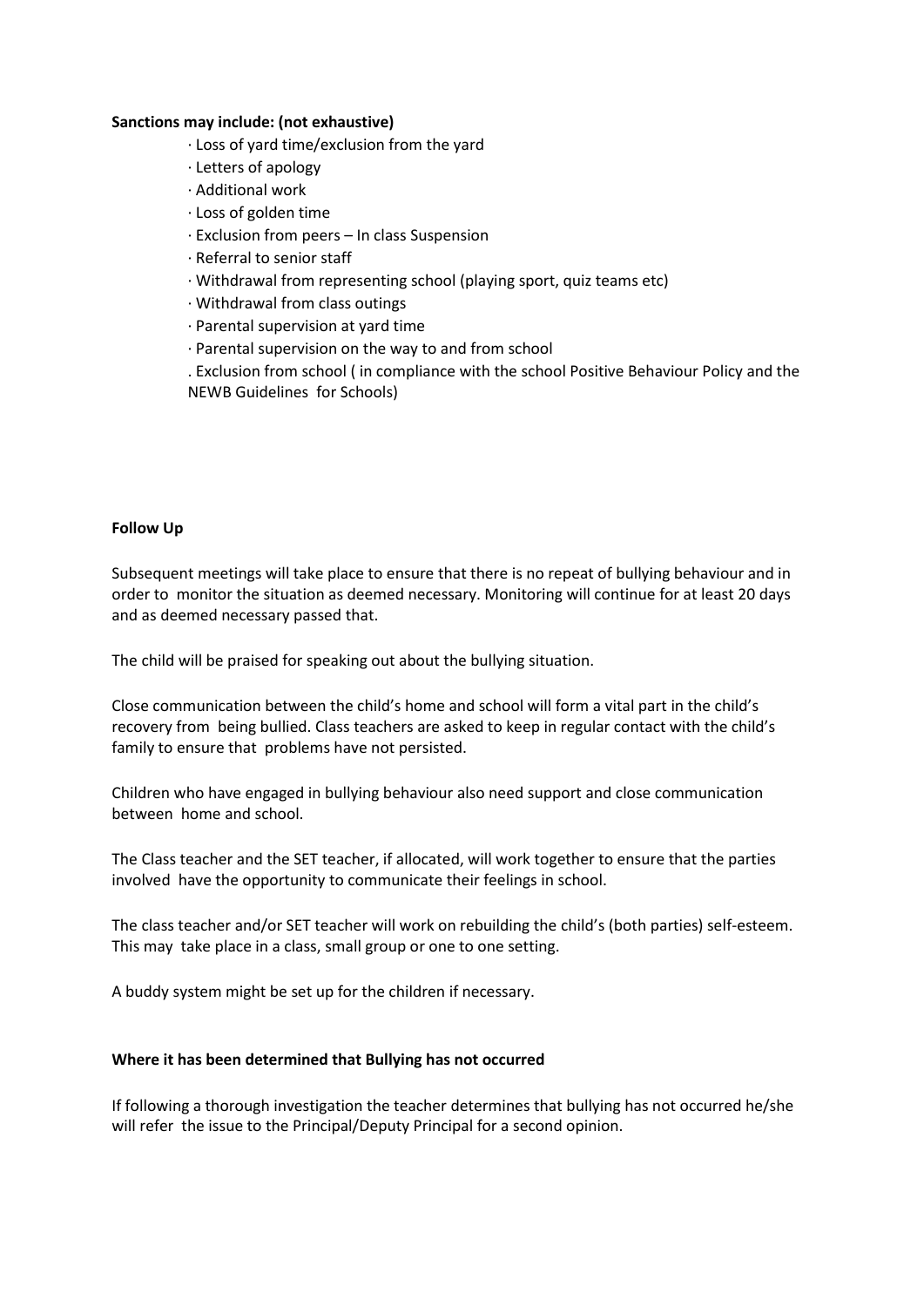The Principal/Deputy Principal will make a decision as to whether bullying has taken place or not. This decision will be communicated to the parents concerned.

If it is determined that the action/incident is not considered bullying the action/incident may be addressed under the Code of Behaviour policy.

Where a parent is not satisfied that the school has dealt with a bullying case in accordance with these procedures, the parents must be referred, as appropriate , to the school's complaints procedures.

In the event that a parent has exhausted the school's complaints procedures and is still not satisfied, the school will advise the parents of their right to make a complaint to the Ombudsman for Children.

#### **Reporting to the Board of Management**

At least once in every school term the Principal will provide a report to the Board of Management setting out

- The overall number of bullying cases reported to the Principal or Deputy Principal since the previous report to the Board and
- Confirmation that all of these cases have been, or are being, dealt with in accordance with the school's anti-bullying policy and these procedures
- As part of the oversight arrangements, the Board of Management must undertake an annual review of the school's anti bullying policy and its implementation by the school.

#### **Supervision and Monitoring of Pupils**

The Board of Management confirms that appropriate supervision and monitoring policies and practices are in place to both prevent and deal with bullying behaviour and to facilitate early intervention where possible.

#### **Prevention of Harassment**

The Board of Management confirms that the school will, in accordance with its obligations under equality legislation, take all such steps that are reasonably practicable to prevent the sexual harassment of pupils or staff or the harassment of pupils or staff on any of the nine grounds specified i.e. gender including transgender, civil status, family status, sexual orientation, religion, age, disability, race and membership of the Traveller community.

This policy was adopted by the Board of Management on 23rd May 2019 and revised in February 2022. A committee has been set up to review and update the current policy which will be in place for September 2022.

This policy has been made available to school personnel, published on the school website and provided to the Parents' Association. A copy of this policy will be made available to the Department and the Patron if requested.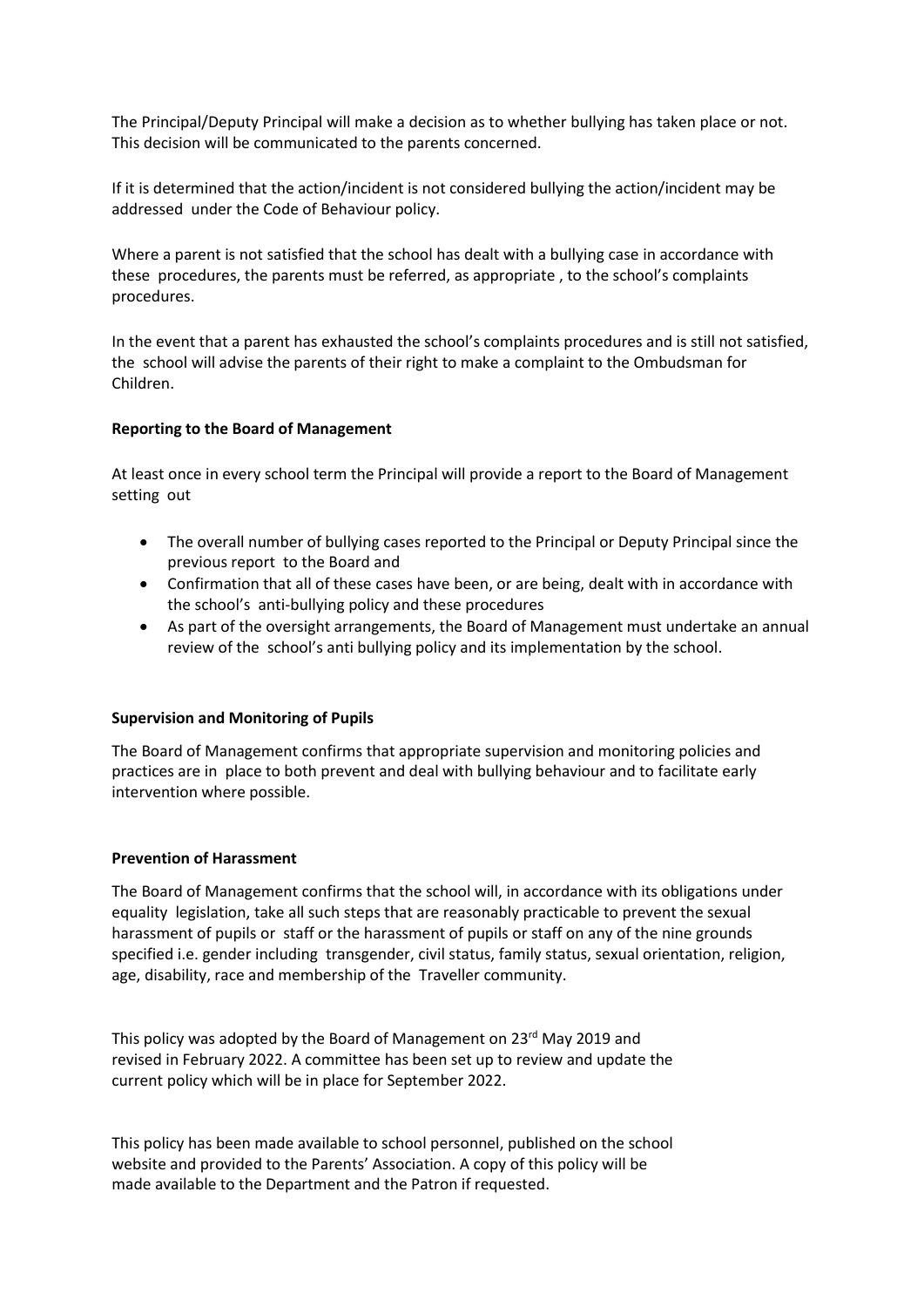This policy and its implementation will be reviewed by the Board of Management once in every two school years. Written notification that the review has been completed will be made available to school personnel, published on the school website and provided to the Parents' Association. A record of the review and its outcome will be made available, if requested to the patron and the Department.

Date: 23rd May 2019

Revised : February 17<sup>th</sup> 2022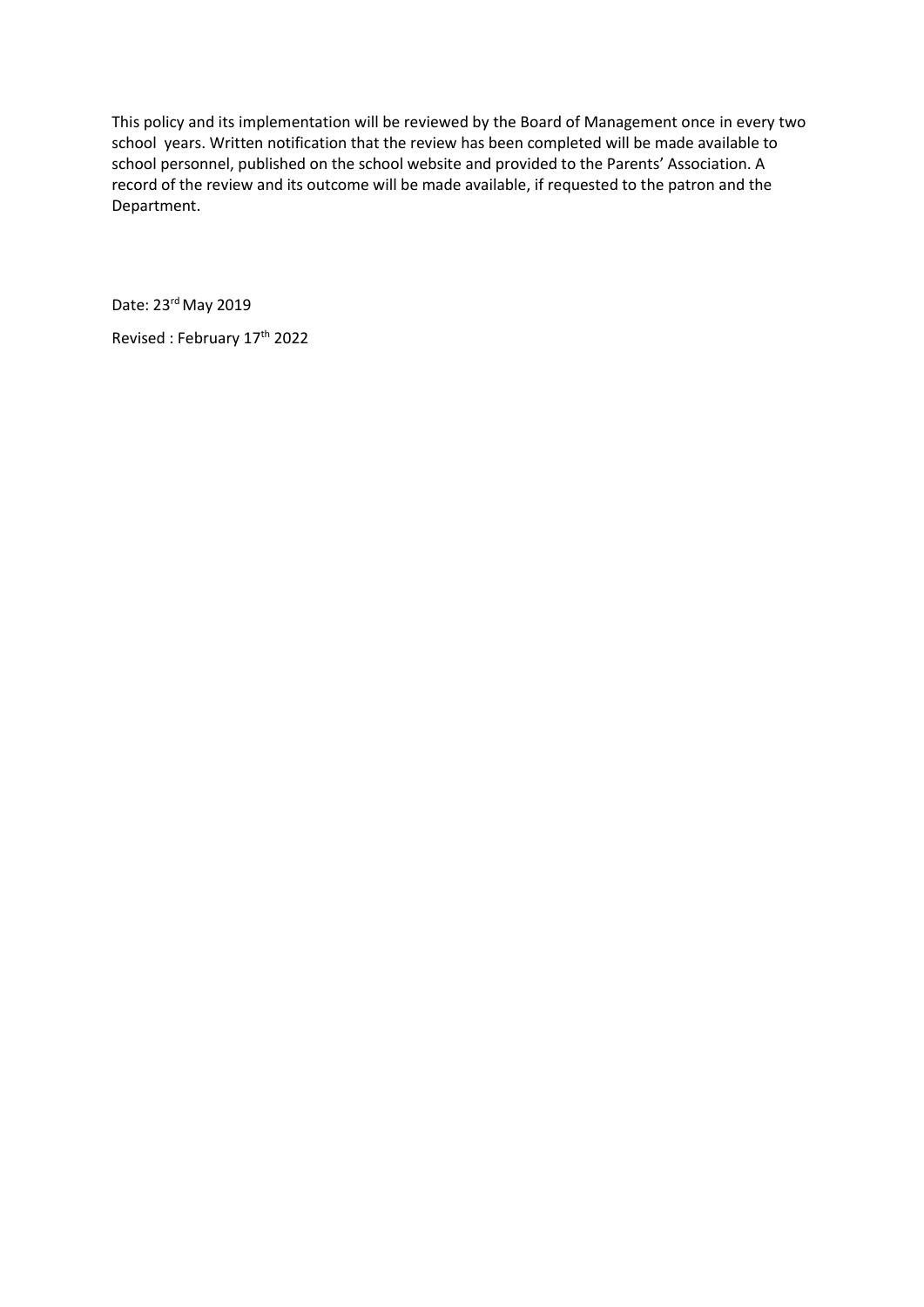# Appendix 1

Anti Bullying Campaign - Ashbourne ETNS- Record of Serious Incident/Alleged Bullying

| Name of Person reporting concern/incident/allegation of bullying |  |
|------------------------------------------------------------------|--|
| (Child, Parent, Staff Member)                                    |  |
| Date:                                                            |  |

Details of Alleged Incident

| Date & Time of Incident                  |  |
|------------------------------------------|--|
| Details of those involved (Use Initials) |  |
| Initial Details of Incident              |  |

This template should be used by the relevant teacher when an allegation of bullying is made/incident is observed

All notes relating to the investigation and the outcome of the investigation of the incident should be kept with this sheet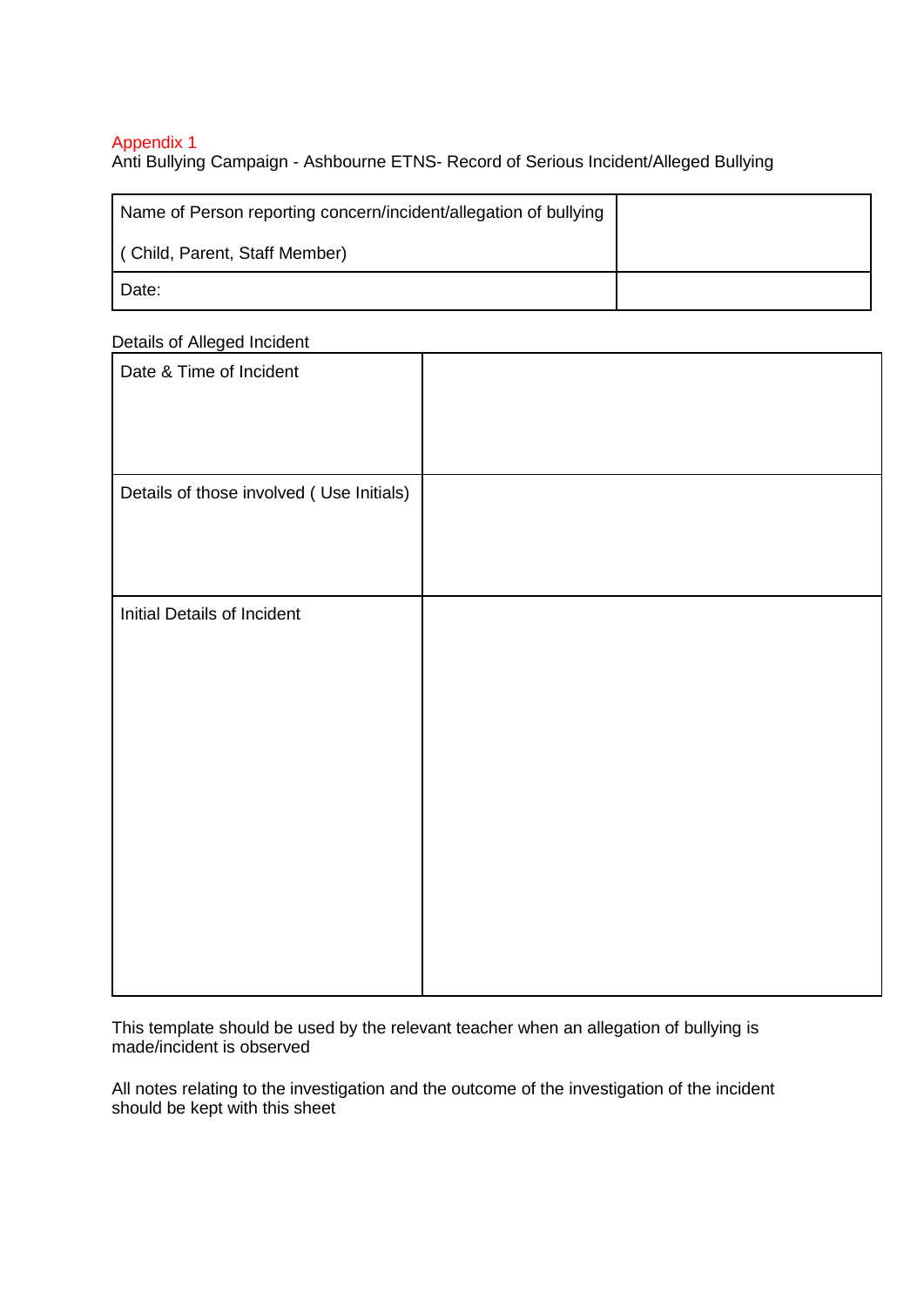

\_\_\_\_\_\_\_\_\_\_\_\_\_\_\_\_\_\_\_\_\_\_\_\_\_\_\_\_\_\_\_\_\_\_\_\_\_\_\_\_\_\_\_\_\_\_\_\_\_\_\_\_\_\_\_\_\_\_\_\_\_\_\_\_\_\_\_\_\_\_\_\_\_\_\_\_\_\_\_\_\_ \_\_\_\_\_\_\_\_\_\_\_\_\_\_\_\_\_\_\_\_\_\_\_\_\_\_\_\_\_\_\_\_\_\_\_\_\_\_\_\_\_\_\_\_\_\_\_\_\_\_\_\_\_\_\_\_\_\_\_\_\_\_\_\_\_\_\_\_\_\_\_\_\_\_\_\_\_\_\_\_\_ \_\_\_\_\_\_\_\_\_\_\_\_\_\_\_\_\_\_\_\_\_\_\_\_\_\_\_\_\_\_\_\_\_\_\_\_\_\_\_\_\_\_\_\_\_\_\_\_\_\_\_\_\_\_\_\_\_\_\_\_\_\_\_\_\_\_\_\_\_\_\_\_\_\_\_\_\_\_\_\_\_

# Appendix 2 Template for recording bullying behaviour

#### **1. Name of pupil being bullied and class group**

| Name |  |
|------|--|
|------|--|

#### **2. Name(s) and class(es) of pupil(s) engaged in bullying behaviour**

#### **3. Source** of bullying concern/report (tick relevant

| $box(es))$ *       | box(es)        |
|--------------------|----------------|
| Pupil concerned    | Playgrou       |
| <b>Other Pupil</b> | Classroo       |
| Parent             | Corridor       |
| Teacher            | <b>Toilets</b> |
| Other              | School B       |
|                    |                |

#### **4. Location** of incidents (tick relevant box(es))\*

Playground Classroom

School Bus

**Other** 

#### **5. Name of person(s) who reported** the bullying concern

\_\_\_\_\_\_\_\_\_\_\_\_\_\_\_\_\_\_\_\_\_\_\_\_\_\_\_\_\_\_\_\_\_\_\_\_\_\_\_\_\_\_\_\_\_

#### **6. Type** of Bullying Behaviour (tick relevant box(es)) \*

| <b>Physical Aggression</b> | Cyber-bullying          |  |
|----------------------------|-------------------------|--|
| Damage to Property         | Intimidation            |  |
| Isolation/Exclusion        | <b>Malicious Gossip</b> |  |
| Name Calling               | Other (specify)         |  |

**7. Where behaviour is regarded as identity-based bullying, indicate the relevant category:**